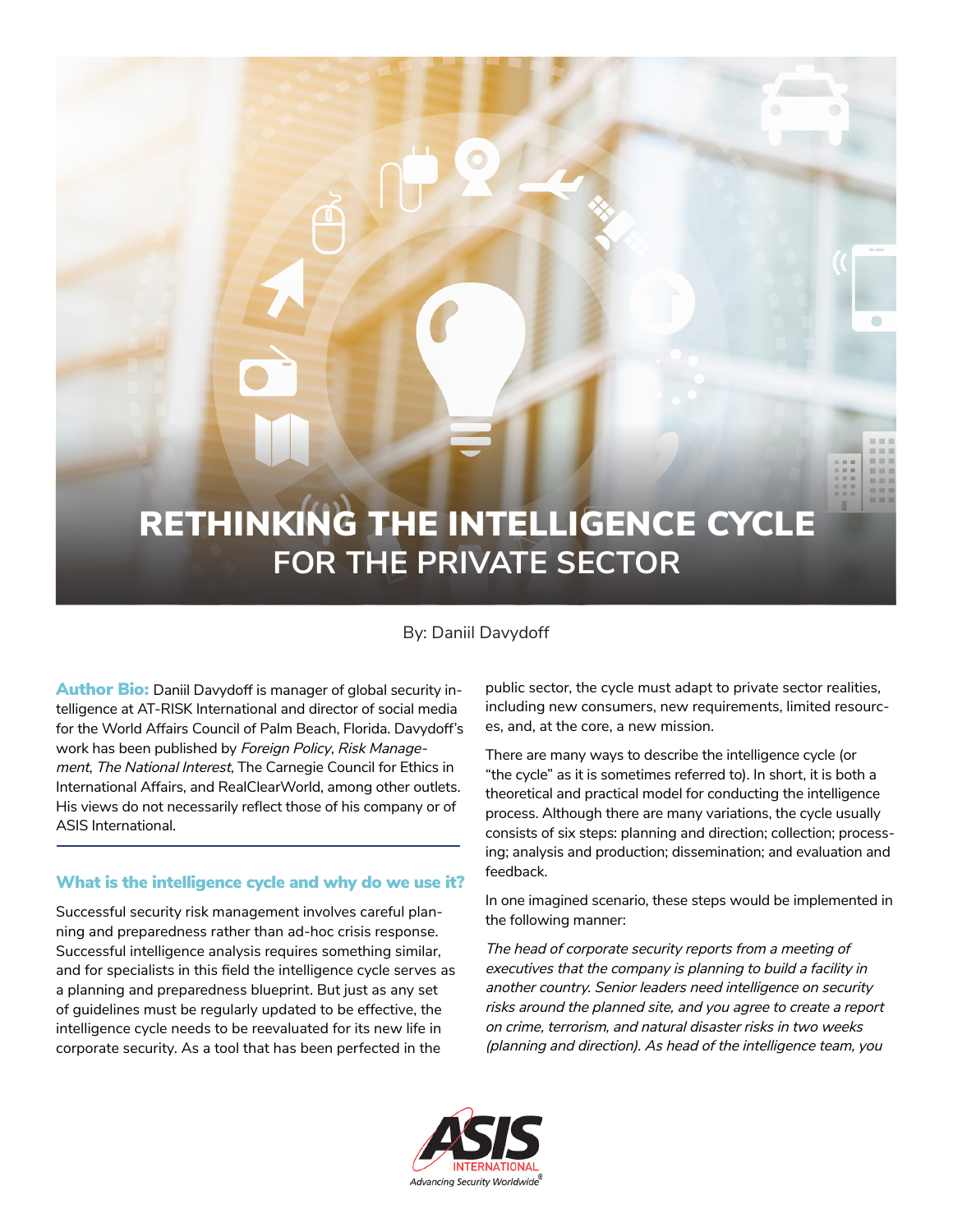

This approach is useful across most types of intelligence work, whether protective intelligence or global security intelligence. In recent years, even investigators have adapted the cycle to serve their needs. Of course, the intelligence cycle's usefulness is not the only reason that it is has become both the standard reference point for analysts and a framework for many private-sector analyst training programs. When government employees move into the private sector, they bring the cycle with them.

At the lower levels of the corporate intelligence ladder, intelligence analysts come from a diversity of backgrounds. One can find among them English and psychology graduates, young regional specialists, data-savvy social media analysts, and budding think-tankers. The middle and top sections of the ladder are starting to diversify, but it is well known that former military and three-letter-agency employees still are hired disproportionately within corporate security departments. Intelligence leaders, therefore, have been raised on the intelligence cycle, and whether or not they innovate in other areas, many consider the cycle a fundamental model to follow.

## Challenges facing the intelligence cycle model

There's a degree of uncertainty regarding the origins of the intelligence cycle. Depending on whom you ask, it was conceived around the time of the French Revolution or during World War I. In any case, it seems to have become an intelligence community staple in the Cold War period, and during that time, there was no shortage of criticism of the model.

many of the current challenges facing the traditional intelligence cycle model can be resolved by adaptable analysts and good training. Having said that, considering the nature of these challenges is itself a needed exercise.

ment, whether public or private. It is true that

Although the cycle has faced myriad criticisms, the premise of this white paper is that private sector analysts have a special set of obstacles and considerations at each step of the model. This is due to some of the elements that distinguish the private sector from the public, including (but not limited to):

- **The wider variety of hierarchies and reporting line types**
- **Different rates and priorities concerning technology implementation**
- **Higher variation in workplaces**
- **Widely different organizational goals**
- **Potentially faster rates of change, growth, and organizational restructuring**
- **Limited resources for security in relation to other institutional focus areas**

There is an important caveat to these distinguishing characteristics, namely that they are trends rather than certainties. Regarding limited resources, for example, there are many government agencies that would dream of having the resources commanded by protective intelligence teams for some major companies.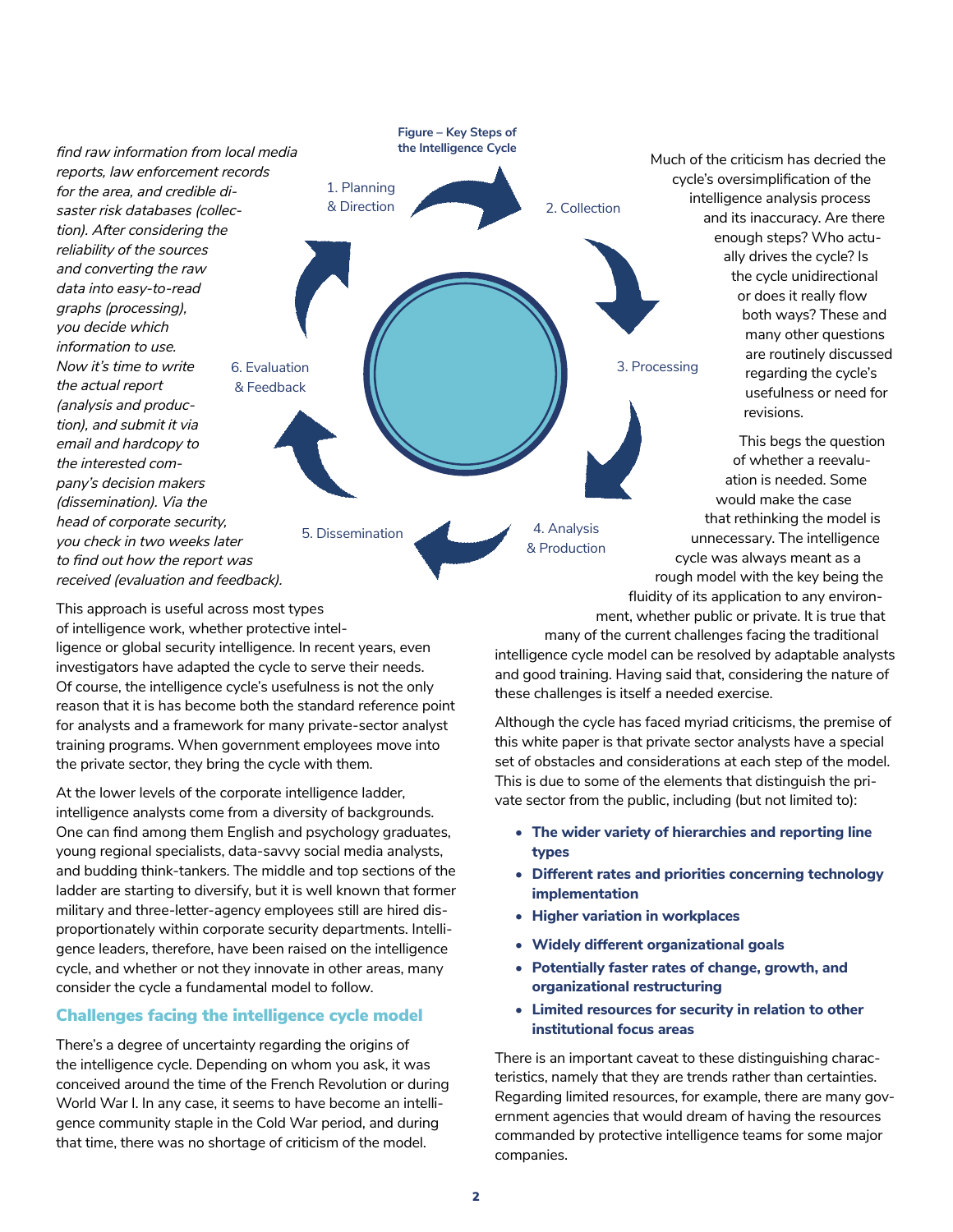### Steps of the cycle and the private sector

To dig deeper into how the intelligence cycle may be affected by these factors, we can consider each phase of the cycle in turn.

#### Step: 1 - Planning and Direction

Establishing the recipient's intelligence requirements is one of the most critical steps, because understanding customer needs aids the team in structuring a project and pursuing certain types of intelligence. In the public sector, this step is fairly straightforward. A government institution or senior official has an "ask" on a security issue, and intelligence personnel pursue the information, whether the subject is government instability, terrorism, or another threat. In the private realm, intelligence consumers may have only elementary levels of knowledge on threats, requiring basic research from intelligence teams. Christopher Broomfield, a global security and threat analyst for Carnival Corporation, and former intelligence officer with the U.S. government, notes that:

*. . . private sector analysts must uncover security issues and events which are not necessarily apparent but could impact business operations, and be able to quickly find and provide relevant findings for decision makers. In addition, they often need to address stakeholders who are not familiar with specific transnational issues and explain how these could present challenges to the business environment.*

In some cases, private sector consumers may not have a good notion of what is needed, so the process should be reversed, with the corporate analysts being more proactive to "push" their ideas in creating a research plan. This issue is not unique to the private sector, but is typically more pronounced. It is sometimes most apparent in the protective intelligence realm because evaluating individual threats requires specialized training in forensic psychology, among other disciplines. AT-RISK International was once working with an organization that was concerned about threats made by an employee and references made to "Allahu Akbar." While the client asked us to investigate the employee's dissatisfaction in the workplace and the Islam connection, our experience in threat assessment told us we needed to also pursue other directions. After digging through the subject's social media posts, we found that he had undergone recent changes in mood and behavior, and ultimately the focus of the assessment needed to be psychological in nature.

A colleague from a top global technology services firm recently noted an even more fundamental problem. After transitioning from several years in the intelligence community and starting her position as a lead threat and risk analyst in the commercial space, she realized that some of her company's stakeholders did not understand that they were consumers. Upon receiving her reports, at least one of them thought he needed to edit the report and give it back to her team. In the end, my colleague

had to explain her role as advisor and inform the individual that his primary responsibility was to use the gathered intelligence to inform his decisions.

#### Step: 2 – Collection

For most intelligence analysts, the collection step will be the most obviously different between the public and private sectors. In short, the private sector analysts need to be more versatile to be effective. Whereas government analysts are often hyper-specialized, with some focusing on human intelligence (HUMINT) and others focused on signals intelligence (SIGINT), private sector teams are, in some sense, "any source any time." This is partially due to raw team size. Even the wealthiest corporations do not usually devote enough resources to security generally, and certainly not to maintaining large intelligence departments.

The leanness confers both advantages and disadvantages onto private sector intelligence gathering. On one hand, small teams mean risks on the intelligence continuity front. Should one analyst leave a three-letter agency in Washington, the impact will likely be less severe than the departure of one of four analysts for a large multinational. The latter probably has a greater amount of wide-ranging knowledge on critical sources the company needs to follow, as well as a better understanding of operations at the company.

On the plus side, having fewer resources encourages analysts to become experts in utilizing open-source intelligence (OSINT) to a greater degree than those in the public sector. It is commonly stated that 90 percent of critical intelligence is opensource, so this is a major strength. In fact, it is a strength even in areas where one would think that publicly available information is insufficient. As Audrey Villinger, a senior manager with the firm Security Industry Specialists, Inc., puts it, "Even in law enforcement and crime, open-source intelligence is a big deal. People don't call 911 anymore, they don't stick around for witness statements, they tweet about it." To be sure, law enforcement agencies (among others) are now relying on the Twitter feed themselves, both through their own resources and by working with the small industry of data-mining firms that have arisen. Yet as new open sources and feeds pop up, it is typically the private sector that still adapts to the new technology first.

Yet another opportunity (and to some degree a requirement) for private sector analysts is networking. Of course, filling out the Rolodex or connecting on LinkedIn is helpful to government employees, too. But using those contacts for the purposes of intelligence collection is something corporate analysts and consultants can do with more ease despite the greater individual effort necessary to expanding networks. Broomfield, of Carnival, points out that analysts must be "cognizant of proprietary issues, but these issues are nothing like the scrutiny or restrictions of the public sector's classified environment." Using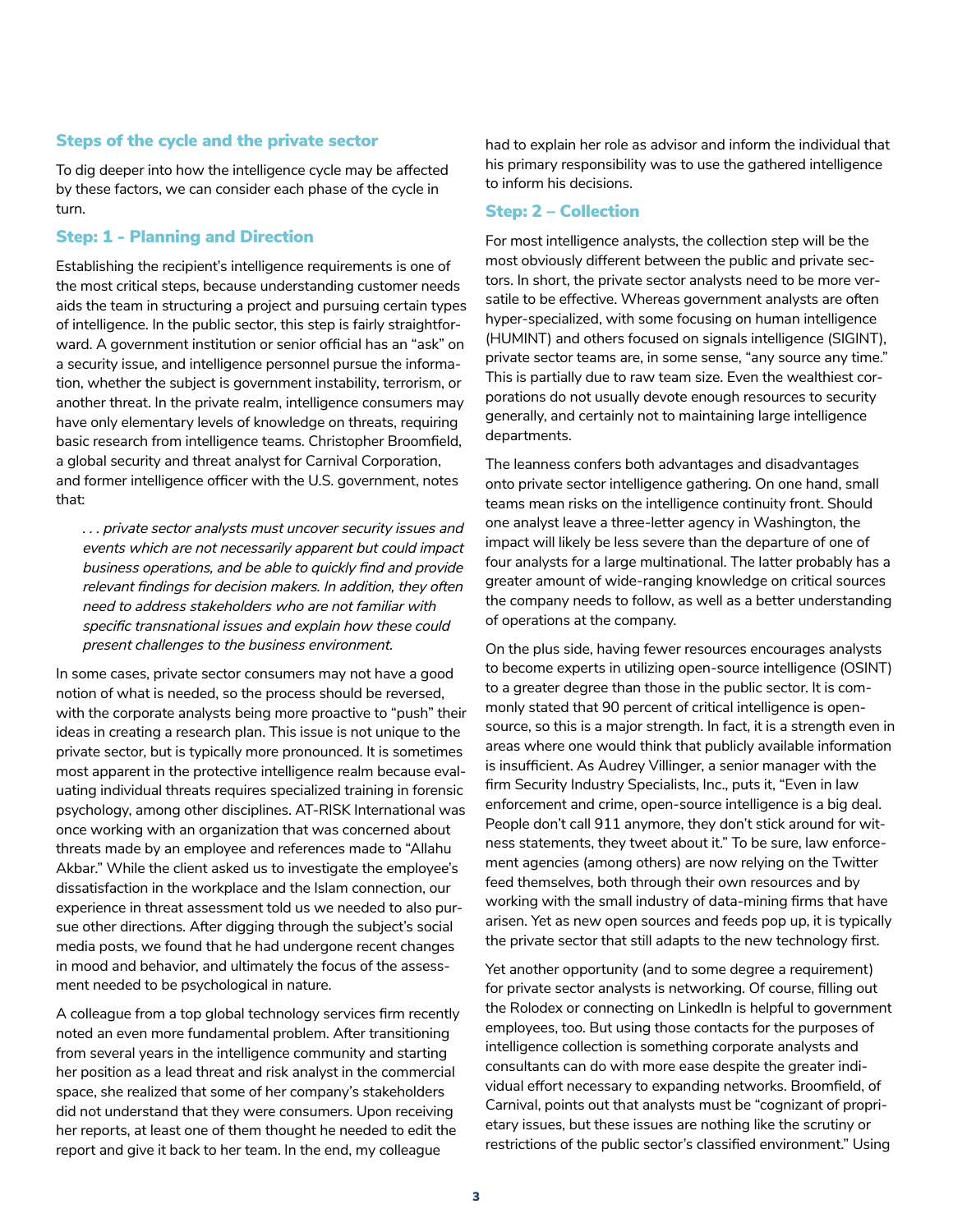personal networks as sources is also more critical absent government agency resources. Some companies solve this problem by relying directly on government and law enforcement contacts to eliminate lag between the occurrence of a major incident and their intelligence feed. On the travel security front, networks of travel risk managers or even analysts themselves now voluntarily share information on travel warnings, achieving something similar.

#### Step: 3-4 – Processing, Analysis, and Production

The traditional intelligence cycle model is a step-by-step approach, with the production and analysis phase following processing, which in turn follows collection. Whether the analyst is working for the public or private sector, most would agree that this is a very naïve way of describing the process. In reality, the steps are fluid and production of analysis may run concurrently with information gathering or even start before intelligence is fully collected. In practice, then, steps three and four are frequently combined.

This is not unusual within the government or within the commercial space, though the private sector may create more pressure to "just start writing." The resource and specialization issue already mentioned is partially responsible. Small teams of corporate intelligence analysts often must cover more ground in less time. In one day, an analyst may have to jump from reputational risk in Latin America to terrorism risk in Europe to intellectual property risk in Asia. Furthermore, private sector consumers such as traveling employees sometimes are less knowledgeable on intelligence matters than government customers, so it can be easier for corporate security analysts to just start writing what they know and fill in the details later.

The more extensive use of OSINT in the private sector has also, paradoxically, introduced both greater certainty and greater uncertainty to analysis, depending on the case. Instead of weighing a "raw" diplomatic cable against local reporting as some government analysts can do, private sector employees whose remit is country risk might have to decide which of ten media stories and blog posts about a certain security incident have it right. Judging source reliability is just as critical within the government, and some would say that oversights in this area have been responsible for some of the most notable intelligence failures of recent years. Still, the reality for some small private sector intelligence teams is that they have few local sources at all, making accurate judgment tougher to some degree.

In other areas, private sector analysts who are used to leveraging OSINT due to the lack of other resources might have an analytical advantage. Social media monitoring allows protective intelligence analysts to have a much better idea of the risk that individuals may pose to threatened targets. When combined with threat assessment guidelines, social media posts serve as highly useful indicators for violence.

# Step: 5 – Dissemination

The nature of the audience matters a great deal near the end of the intelligence cycle just as it does at the beginning, when the initial requirements are being discussed. At the dissemination step—when findings are finally given to the recipient—private sector intel teams must once again contend with consumers who are not used to typical intelligence deliverables. Innovation on delivery is essential.

There are differences among the typical public sector consumers on this front, with some requiring briefings or presentations, but it is safe to say that most are at least accustomed to the report format. This is not always so in the private realm. Outside of the corporate security department, many senior leaders with MBA degrees last read a long and detailed report in grad school. For key corporate decision makers, storytelling through PowerPoint—or similar presentation tools—is a necessity. And when it comes to this kind of storytelling, bullet points on slides are not enough. Intelligence findings need to be visual and interactive, and most of all emphasize the quantitative for maximum impact. In the private sector, there are variations among industries that may not be as significant in the public sector. According to Villinger, of Security Industry Specialists, Inc., tech firms, for example, tend to have very high aesthetic requirements.

It is worth noting that, generally, the government tends to invest more resources in technology for collection than technology for presentation, whereas the reverse is sometimes true in the private sector. It is, therefore, possible that the gap in what dissemination means between the two sectors will only expand over time, and the intelligence report will continue to be standard within the government even as private companies move to radical technology such as virtual or augmented reality for presentations.

## Step: 6 – Evaluation and Feedback

Depending on whom you ask, the intelligence cycle has a sixth step—evaluation and feedback. At this juncture, the intelligence creators receive some sort of response to or comments on their work, at least in the ideal world. For many analysts, this step is frustratingly similar in the public and private sectors in the sense that they only hear back if something goes awry. If anything, this silence is more common in the private realm because intelligence consumers in business environments are busy creating revenue rather than taking pride in policy or tactical knowledge on a security issue. Sometimes, private sector consumers come back with additional requests, which means the job is being done right. Frequently, getting feedback requires intel teams to be proactive. Requests for feedback are necessary, but need to be as convenient and quick to fulfill as possible for intelligence recipients. An annual survey is the ideal approach, but follow-up calls on important products can also work in a pinch.